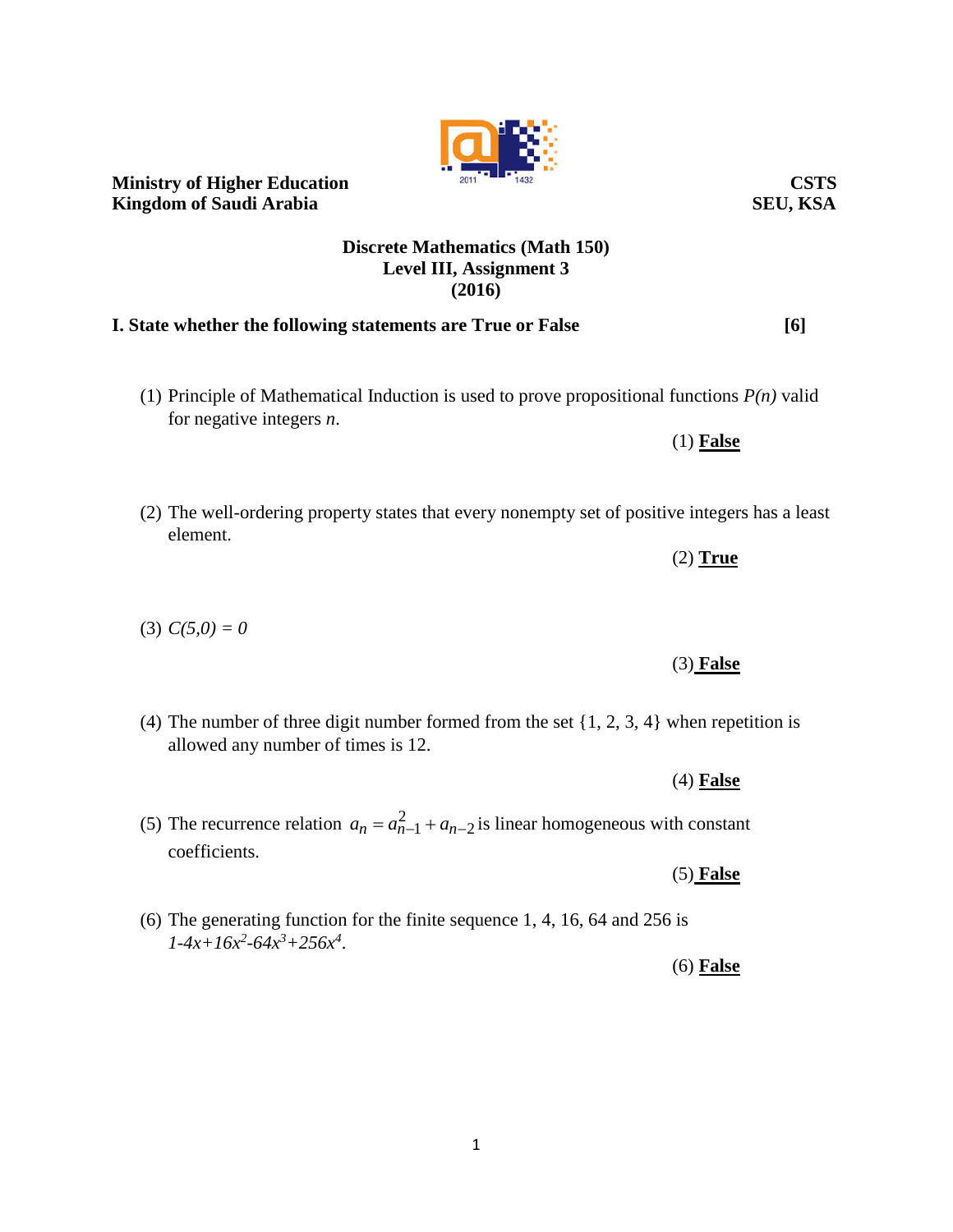#### **II. Select one of the alternatives from the following questions as your answer. [6]**

(1) Principle of Mathematical Induction, expressed as a rule of inference for the domain of positive integers is  $(P(x) \land \forall k(P(k) \rightarrow P(k+1))) \rightarrow \forall n P(n)$ , then *x* is:

A. 0

**B. 1**

- C. -1
- D**.** ½.
- (2) If *f* is defined recursively by  $f(n+1) = 3 f(n)^2 4 f(n-1)^2$  with  $f(0) = -1$ ,  $f(1) = 2$  for positive integers *n*, then  $f(2)$  is:

A. 16

B. -8

**C. 8**

D**.** -16

 (3) A drawer contains half a dozen black socks and half a dozen brown socks, all unmatched. A man takes socks out at random in the dark, the number of socks he must take out to

be sure that he has at least two black socks?.

A. 3

B. 4

C. 6

#### **D. 8**

(4) If  $C(n, r) = 35$  and  $P(n, r) = 210$ , the values of *n* and *r* are:

**A. 7, 3** B. 3, 7 C. 5, 5 D. 7, 4

(5) The characteristic equation of the recurrence relation  $a_n = c_1 a_{n-1} + c_2 a_{n-2} + \ldots + c_k a_{n-k}$  is obtained by substituting

A.  $a_n = r^2$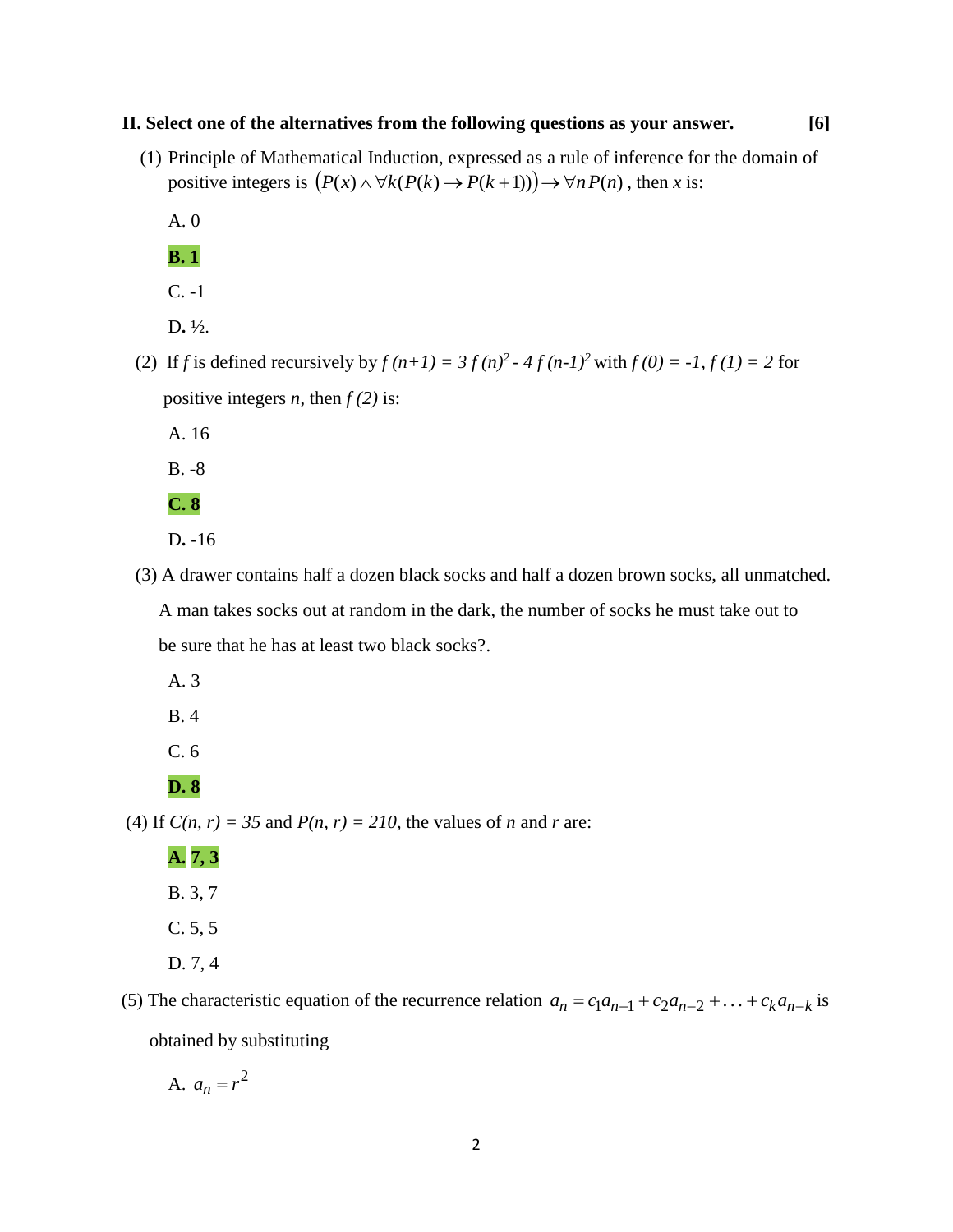B. 
$$
a_n = r^{-2}
$$
  
\nC.  $a_n = r^n$   
\nD.  $a_n = r^{-n}$ 

(6) The roots of the characteristic equation  $r^2 - 4r + 4 = 0$  for the recurrence relation  $a_n = 4a_{n-1} - 4a_{n-2}$  are  $r = 2, 2$ . The solution of the recurrence relation is:

A. 
$$
a_n = c_1 2^n + c_2 2^n
$$
  
\nB.  $a_n = c_1 2^{-n} + c_2 2^{-n}$   
\nC.  $a_n = c_1 2^n + c_2 2 \cdot 2^n$   
\nD.  $a_n = c_1 2^n + c_2 n \cdot 2^n$ 

#### **III. Answer the following. Each question carries 3 Marks. [6 X 3 = 18]**

1. Prove by Principle of Mathematical Induction:

1.2.3 + 2.3.4 + ... + 
$$
n(n+1)(n+2) = \frac{n(n+1)(n+2)(n+3)}{4}
$$
 for all positive integers *n*. [3]

**Solution**: Let 4  $P(n) = 1.2.3 + 2.3.4 + ... + n(n+1)(n+2) = \frac{n(n+1)(n+2)(n+3)}{2}$ 

**Basis Step**: Let  $n = 1$  $L.H.S. = 1.2.3 = 6$  $R.H.S. = 1(1+1)(1+2)(1+3) / 4 = 24/4 = 6$ As  $L.H.S. = R.H.S$  $\Rightarrow$  *P*(1) is true.

**Inductive Step**: Assume that *P*(*k*) is true.

That means 
$$
1.2.3 + 2.3.4 + ... + k(k+1)(k+2) = \frac{k(k+1)(k+2)(k+3)}{4}
$$
 .........(1)

for some arbitrary number *k*.

To prove that  $P(k + 1)$  is true.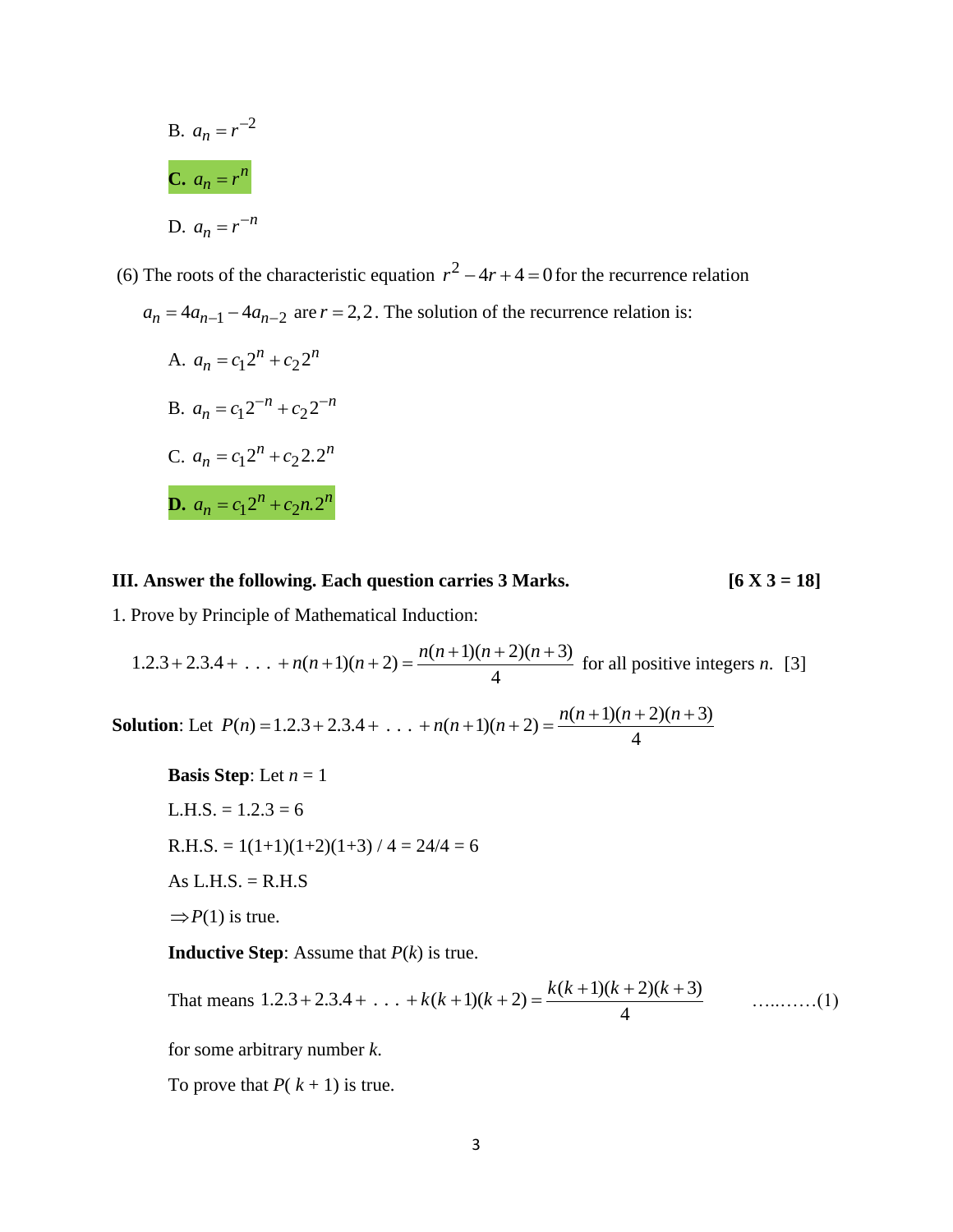That means to prove that:

$$
1.2.3 + 2.3.4 + \ldots + (k+1)(k+1+1)(k+1+2) = \frac{(k+1)(k+1+1)(k+1+2)(k+1+3)}{4}
$$
  
\n
$$
\Rightarrow 1.2.3 + 2.3.4 + \ldots + (k+1)(k+2)(k+3) = \frac{(k+1)(k+2)(k+3)(k+4)}{4}
$$

Consider L.H.S.

1.2.3 + 2.3.4 + ... + (k+1)(k+2)(k+3)  
\n⇒ {1.2.3 + 2.3.4 + ... + (k)(k+1)(k+2)} + (k+1)(k+2)(k+3)  
\n⇒ 
$$
\frac{k(k+1)(k+2)(k+3)}{4} + (k+1)(k+2)(k+3)
$$
 (sin *ce from* (1))  
\n⇒ 
$$
\frac{k(k+1)(k+2)(k+3) + 4(k+1)(k+2)(k+3)}{4}
$$
  
\n⇒ 
$$
\frac{(k+1)(k+2)(k+3)(k+4)}{4}
$$
  
\nR.H.S. = 
$$
\frac{(k+1)(k+2)(k+3)(k+4)}{4}
$$
  
\nAs L.H.S. = R.H.S.

 $\Rightarrow$  *P*( $k + 1$ ) is true.

By Principle of Mathematical Induction, the statement  $P(n)$  is true for all positive integers *n*.

## 2. Give a recursive definition of

(i) The set of positive integers that are multiples of 5.

(ii) The set of even integers. [3]

## **Solution**: (i) Let *S* be the subset of integers recursively defined by

Basis Step:  $5 \in S$ .

Inductive step: If  $x \in S$  *and*  $y \in S$ , *then*  $x + y \in S$ .

(ii) Let *S* be the subset of integers recursively defined by

Basis Step:  $0 \in S$ .

Inductive step: If  $x \in S$ , *then*  $x + 2 \in S$  *and*  $x - 2 \in S$ .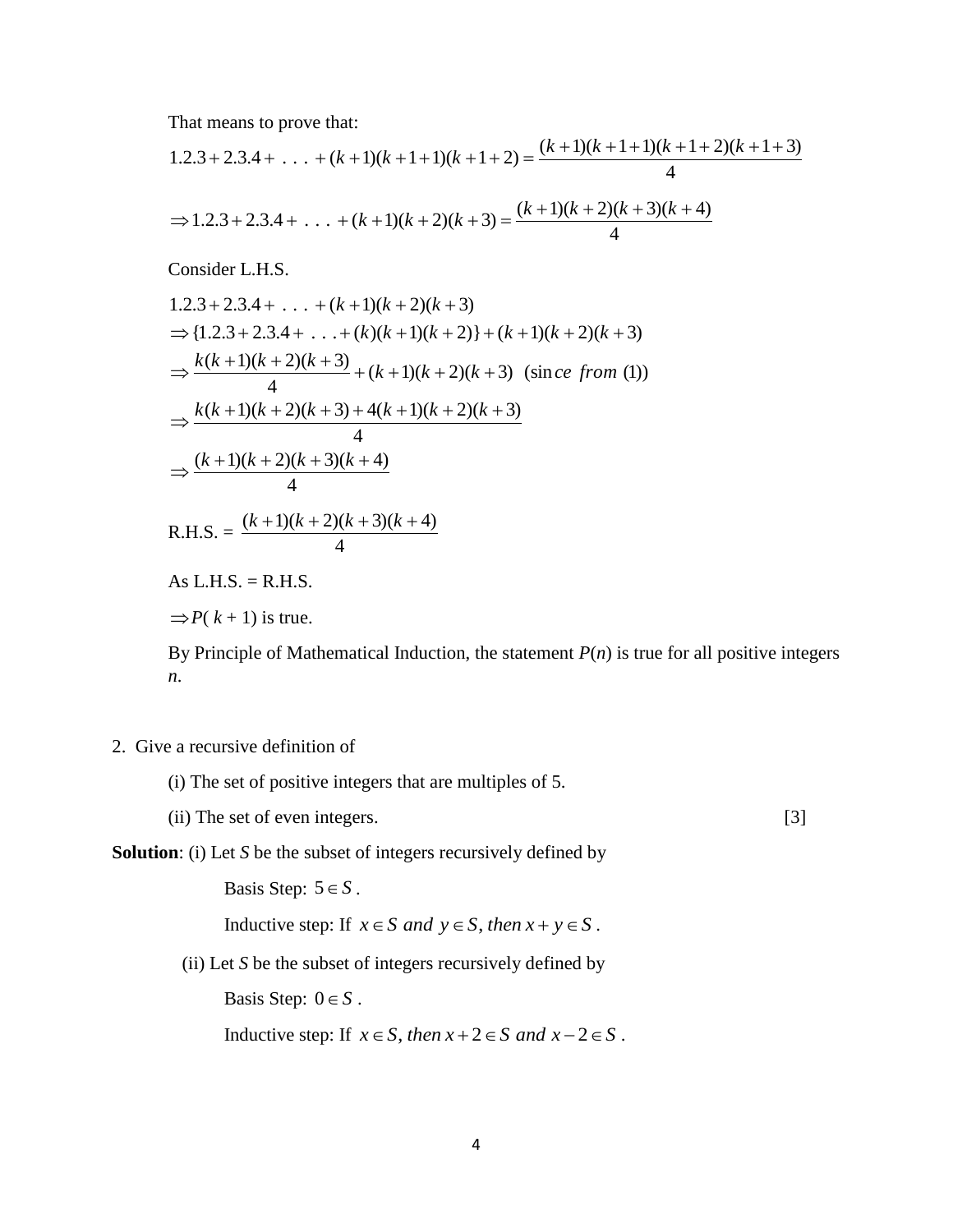3. In a University, there are three women and four men working as faculty in Mathematics department. Find the number of ways to select a committee of three members of the department if at least one woman must be on the committee. [3]

**Solution**: The possible selections are:

| Women(3) | Men(4) | Selection(3)                                                                          |
|----------|--------|---------------------------------------------------------------------------------------|
|          |        | ${}^3C_1\times {}^4C_2 = \frac{3!}{1! \, 2!} \times \frac{4!}{2! \, 2!} = 18$         |
|          |        | ${}^{3}C_{2}\times {}^{4}C_{1} = \frac{3!}{2! \, 1!} \times \frac{4!}{1! \, 3!} = 12$ |
|          |        | ${}^3C_3\times {}^4C_0 = \frac{3!}{3! \cdot 0!} \times \frac{4!}{0! \cdot 4!} = 1$    |

The number of ways of selecting a committee of three members of the department so that at least one woman is there on the committee =  $18 + 12 + 1 = 31$  ways.

4. Find the coefficient of  $x^7y^3$  in the expansion of  $(3x-5y)^{10}$ . [3]

**Solution**:

$$
(3x-5y)^{10} = [(3x) + (-5y)]^{10} = \sum_{r=0}^{10} {10 \choose r} (3x)^{10-r} (-5y)^r
$$
  
= 
$$
\sum_{r=0}^{10} {10 \choose r} (3)^{10-r} (-5)^r (x)^{10-r} (y)^r
$$

To find the coefficient of  $x^7y^3$ , put  $r = 3$ .

Therefore, the coefficient of  $x^7y^3$  in the expansion of  $(3x-5y)^{10}$  is  $\begin{bmatrix} 1 & 0 \\ 0 & 3^7 \end{bmatrix}$   $(5)^3$ 3 10  $3^{\prime}$  (-J  $\backslash$  $\overline{\phantom{a}}$  $\setminus$ ſ .